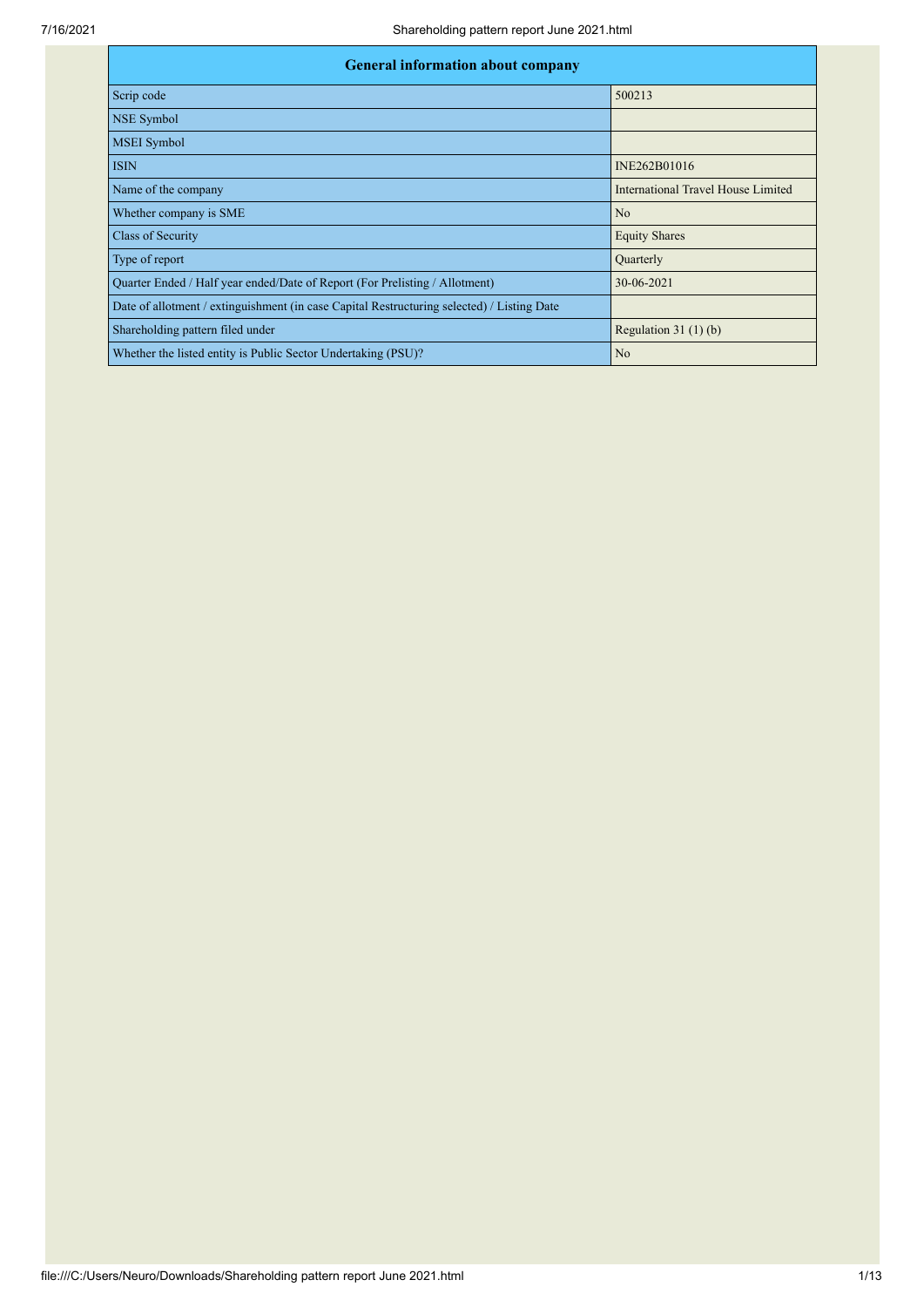|                | <b>Declaration</b>                                                                        |                |                                |                       |                             |  |  |  |  |  |
|----------------|-------------------------------------------------------------------------------------------|----------------|--------------------------------|-----------------------|-----------------------------|--|--|--|--|--|
| Sr.<br>No.     | Particular                                                                                | Yes/No         | Promoter and<br>Promoter Group | Public<br>shareholder | Non Promoter-<br>Non Public |  |  |  |  |  |
| $\vert$ 1      | Whether the Listed Entity has issued any partly paid up shares?                           | N <sub>o</sub> | N <sub>o</sub>                 | N <sub>o</sub>        | N <sub>o</sub>              |  |  |  |  |  |
| $\overline{2}$ | Whether the Listed Entity has issued any Convertible Securities                           | No             | N <sub>o</sub>                 | N <sub>0</sub>        | No                          |  |  |  |  |  |
| $\overline{3}$ | Whether the Listed Entity has issued any Warrants?                                        | N <sub>o</sub> | N <sub>o</sub>                 | N <sub>o</sub>        | N <sub>o</sub>              |  |  |  |  |  |
| $\vert 4$      | Whether the Listed Entity has any shares against which<br>depository receipts are issued? | N <sub>0</sub> | N <sub>o</sub>                 | N <sub>0</sub>        | N <sub>0</sub>              |  |  |  |  |  |
| $\overline{5}$ | Whether the Listed Entity has any shares in locked-in?                                    | No             | N <sub>o</sub>                 | No                    | N <sub>o</sub>              |  |  |  |  |  |
| $\overline{6}$ | Whether any shares held by promoters are pledge or otherwise<br>encumbered?               | No             | N <sub>o</sub>                 |                       |                             |  |  |  |  |  |
| $\overline{7}$ | Whether company has equity shares with differential voting<br>rights?                     | N <sub>o</sub> | N <sub>o</sub>                 | N <sub>o</sub>        | N <sub>o</sub>              |  |  |  |  |  |
| $\overline{8}$ | Whether the listed entity has any significant beneficial owner?                           | N <sub>o</sub> |                                |                       |                             |  |  |  |  |  |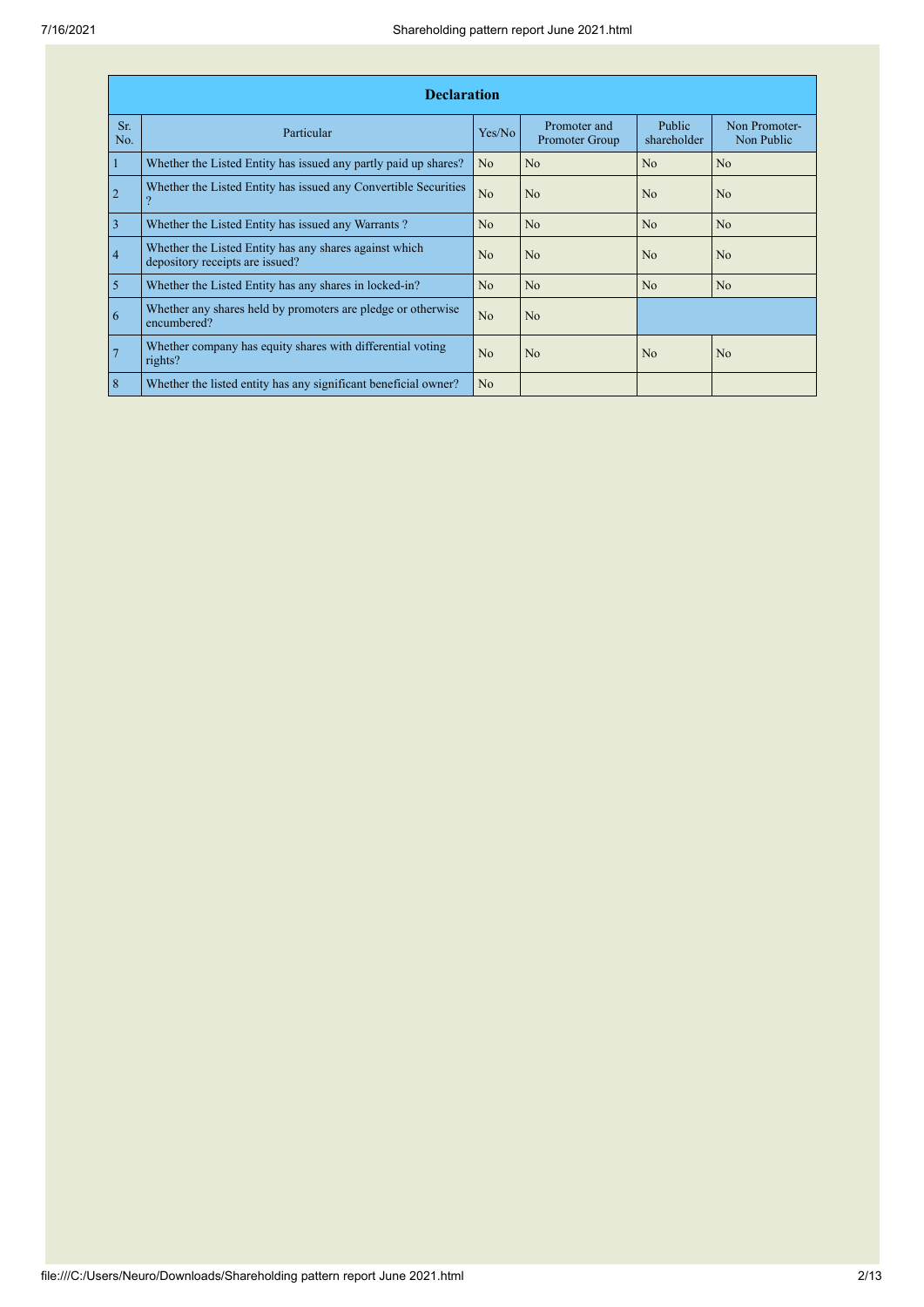| Table I - Summary Statement holding of specified securities |                                                |              |                       |                      |                          |                                            |                                                                                                                      |                                                                  |               |                           |                     |
|-------------------------------------------------------------|------------------------------------------------|--------------|-----------------------|----------------------|--------------------------|--------------------------------------------|----------------------------------------------------------------------------------------------------------------------|------------------------------------------------------------------|---------------|---------------------------|---------------------|
|                                                             | Category                                       | Nos. Of      | No. of<br>fully paid  | No. Of<br>Partly     | No. Of<br>shares         | Total nos.<br>shares                       | Shareholding as a<br>% of total no. of<br>shares (calculated<br>as per SCRR, 1957)<br>(VIII) As a % of<br>$(A+B+C2)$ | Number of Voting Rights held in each<br>class of securities (IX) |               |                           |                     |
| Category<br>$\left( \mathrm{I}\right)$                      | of<br>shareholder                              | shareholders | up equity             | paid-up<br>equity    | underlying<br>Depository | held (VII)<br>$= (IV) +$<br>$(V)$ + $(VI)$ |                                                                                                                      |                                                                  |               | No of Voting (XIV) Rights | Total as a          |
|                                                             | (II)                                           | (III)        | shares<br>held $(IV)$ | shares<br>held $(V)$ | Receipts<br>(VI)         |                                            |                                                                                                                      | <b>Class</b><br>eg: X                                            | Class<br>eg:y | Total                     | $%$ of<br>$(A+B+C)$ |
| (A)                                                         | Promoter<br>$\&$<br>Promoter<br>Group          | 3            | 4931901               |                      |                          | 4931901                                    | 61.69                                                                                                                | 4931901                                                          |               | 4931901                   | 61.69               |
| (B)                                                         | Public                                         | 9978         | 3062599               |                      |                          | 3062599                                    | 38.31                                                                                                                | 3062599                                                          |               | 3062599                   | 38.31               |
| (C)                                                         | <b>Non</b><br>Promoter-<br>Non Public          |              |                       |                      |                          |                                            |                                                                                                                      |                                                                  |               |                           |                     |
| (C1)                                                        | <b>Shares</b><br>underlying<br><b>DRs</b>      |              |                       |                      |                          |                                            |                                                                                                                      |                                                                  |               |                           |                     |
| (C2)                                                        | Shares held<br>by<br>Employee<br><b>Trusts</b> |              |                       |                      |                          |                                            |                                                                                                                      |                                                                  |               |                           |                     |
|                                                             | Total                                          | 9981         | 7994500               |                      |                          | 7994500                                    | 100                                                                                                                  | 7994500                                                          |               | 7994500                   | 100                 |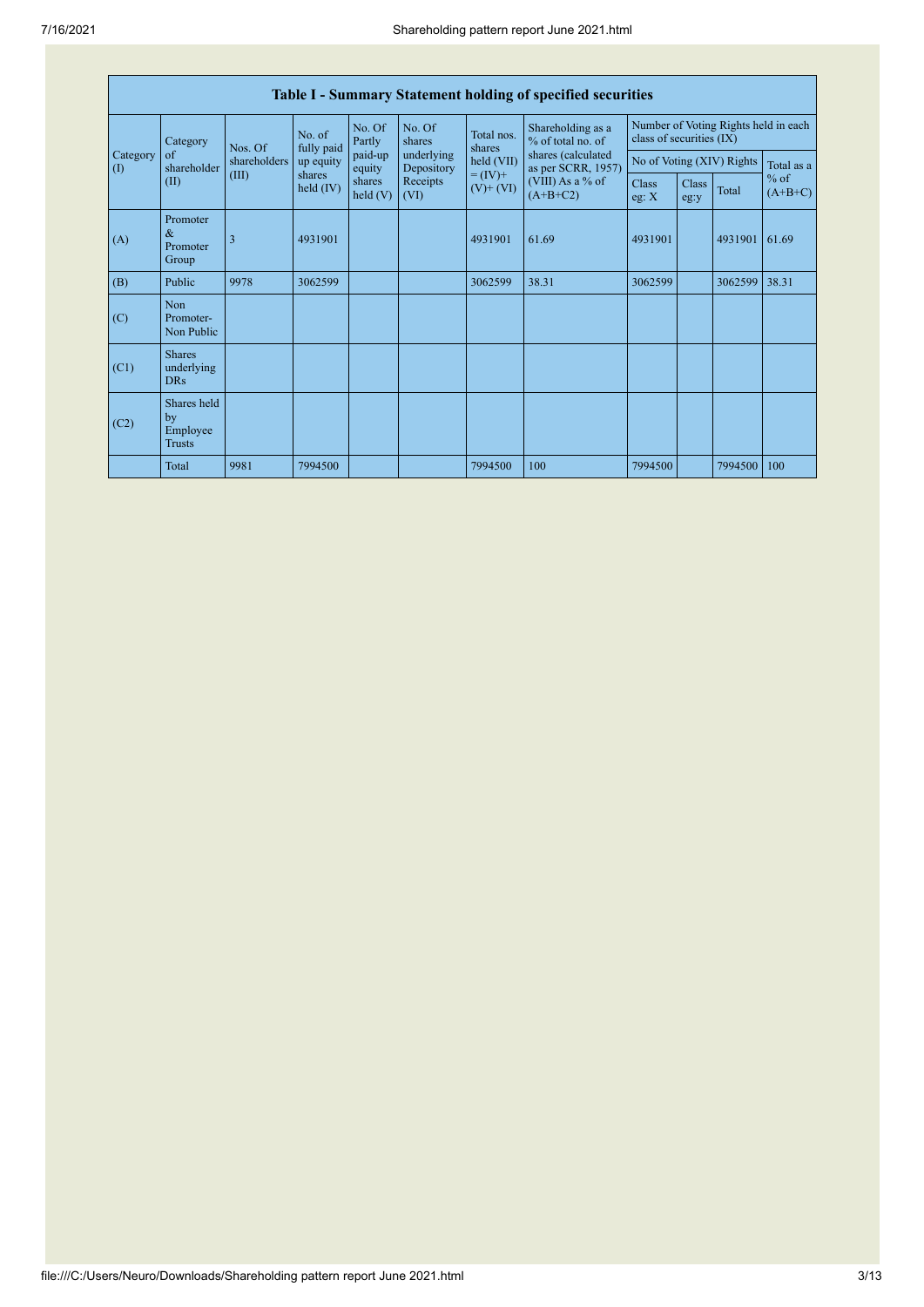| Table I - Summary Statement holding of specified securities |                                                |                                                                                              |                                                     |                                                                                            |                                                           |                                                                                    |                                          |                                                         |                                                                               |         |                                                                         |
|-------------------------------------------------------------|------------------------------------------------|----------------------------------------------------------------------------------------------|-----------------------------------------------------|--------------------------------------------------------------------------------------------|-----------------------------------------------------------|------------------------------------------------------------------------------------|------------------------------------------|---------------------------------------------------------|-------------------------------------------------------------------------------|---------|-------------------------------------------------------------------------|
| Category<br>$\left( \mathrm{I}\right)$                      | Category<br>$\alpha$ f<br>shareholder<br>(II)  | No. Of<br><b>Shares</b>                                                                      | Underlying                                          | No. of<br><b>Shares</b><br>Underlying                                                      | No. Of Shares<br>Underlying<br>Outstanding<br>convertible | Shareholding, as a %<br>assuming full<br>conversion of<br>convertible securities ( | Number of<br>Locked in<br>shares $(XII)$ |                                                         | Number of<br><b>Shares</b><br>pledged or<br>otherwise<br>encumbered<br>(XIII) |         | Number of<br>equity shares<br>held in<br>dematerialized<br>form $(XIV)$ |
|                                                             |                                                | Outstanding<br>Outstanding<br>convertible<br><b>Warrants</b><br>securities<br>$(X_i)$<br>(X) | securities and<br>No. Of<br>Warrants $(X_i)$<br>(a) | as a percentage of<br>diluted share capital)<br>$(XI) = (VII)+(X) As a %$<br>of $(A+B+C2)$ | No.<br>(a)                                                | Asa<br>$%$ of<br>total<br><b>Shares</b><br>held<br>(b)                             | No.<br>(a)                               | As a<br>$%$ of<br>total<br><b>Shares</b><br>held<br>(b) |                                                                               |         |                                                                         |
| (A)                                                         | Promoter<br>$\&$<br>Promoter<br>Group          |                                                                                              |                                                     |                                                                                            | 61.69                                                     |                                                                                    |                                          |                                                         |                                                                               | 4931896 |                                                                         |
| (B)                                                         | Public                                         |                                                                                              |                                                     |                                                                                            | 38.31                                                     |                                                                                    |                                          |                                                         |                                                                               | 2885733 |                                                                         |
| (C)                                                         | Non<br>Promoter-<br>Non Public                 |                                                                                              |                                                     |                                                                                            |                                                           |                                                                                    |                                          |                                                         |                                                                               |         |                                                                         |
| (C1)                                                        | <b>Shares</b><br>underlying<br>DR <sub>s</sub> |                                                                                              |                                                     |                                                                                            |                                                           |                                                                                    |                                          |                                                         |                                                                               |         |                                                                         |
| (C2)                                                        | Shares held<br>by<br>Employee<br><b>Trusts</b> |                                                                                              |                                                     |                                                                                            |                                                           |                                                                                    |                                          |                                                         |                                                                               |         |                                                                         |
|                                                             | Total                                          |                                                                                              |                                                     |                                                                                            | 100                                                       |                                                                                    |                                          |                                                         |                                                                               | 7817629 |                                                                         |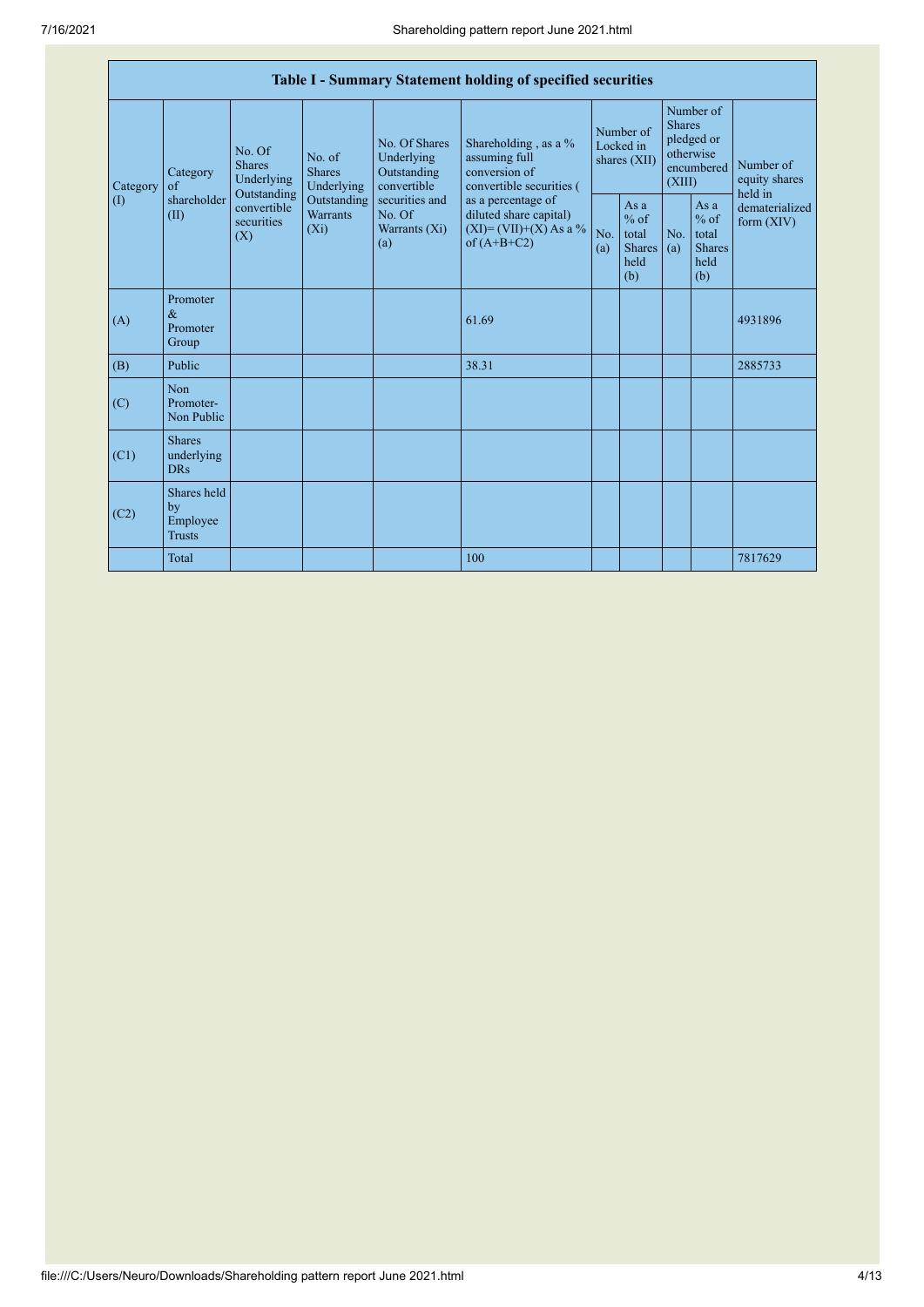|                                                                                         | Table II - Statement showing shareholding pattern of the Promoter and Promoter Group                                |                         |                            |                       |                                    |                             |                                                                                               |                               |               |                                 |                                 |
|-----------------------------------------------------------------------------------------|---------------------------------------------------------------------------------------------------------------------|-------------------------|----------------------------|-----------------------|------------------------------------|-----------------------------|-----------------------------------------------------------------------------------------------|-------------------------------|---------------|---------------------------------|---------------------------------|
|                                                                                         |                                                                                                                     |                         | No. of                     | No. Of<br>Partly      | No. Of                             | Total<br>nos.               | Shareholding as<br>a % of total no.                                                           | each class of securities (IX) |               | Number of Voting Rights held in |                                 |
| Sr.                                                                                     | Category &<br>Name of the                                                                                           | Nos. Of<br>shareholders | fully<br>paid up<br>equity | paid-<br>up<br>equity | shares<br>underlying<br>Depository | shares<br>held<br>$(VII) =$ | of shares<br>(calculated as<br>per SCRR,                                                      | No of Voting (XIV) Rights     |               |                                 | Total<br>as a $%$               |
|                                                                                         | Shareholders (I)                                                                                                    | (III)                   | shares<br>held $(IV)$      | shares<br>held<br>(V) | Receipts<br>(VI)                   | $(IV)+$<br>$(V)$ +<br>(VI)  | 1957) (VIII) As<br>$a\%$ of<br>$(A+B+C2)$                                                     | Class eg:<br>$\mathbf X$      | Class<br>eg:y | Total                           | of<br>Total<br>Voting<br>rights |
| A                                                                                       | Table II - Statement showing shareholding pattern of the Promoter and Promoter Group                                |                         |                            |                       |                                    |                             |                                                                                               |                               |               |                                 |                                 |
| (1)                                                                                     | Indian                                                                                                              |                         |                            |                       |                                    |                             |                                                                                               |                               |               |                                 |                                 |
| (d)                                                                                     | Any Other<br>(specify)                                                                                              | 3                       | 4931901                    |                       |                                    | 4931901                     | 61.69                                                                                         | 4931901                       |               | 4931901                         | 61.69                           |
| Sub-Total (A)<br>(1)                                                                    |                                                                                                                     | $\overline{\mathbf{3}}$ | 4931901                    |                       |                                    | 4931901                     | 61.69                                                                                         | 4931901                       |               | 4931901                         | 61.69                           |
| (2)                                                                                     | Foreign                                                                                                             |                         |                            |                       |                                    |                             |                                                                                               |                               |               |                                 |                                 |
| Total<br>Shareholding<br>of Promoter<br>and Promoter<br>Group $(A)=$<br>$(A)(1)+(A)(2)$ |                                                                                                                     | 3                       | 4931901                    |                       |                                    | 4931901                     | 61.69                                                                                         | 4931901                       |               | 4931901                         | 61.69                           |
| $\mathbf B$                                                                             | Table III - Statement showing shareholding pattern of the Public shareholder                                        |                         |                            |                       |                                    |                             |                                                                                               |                               |               |                                 |                                 |
| (1)                                                                                     | Institutions                                                                                                        |                         |                            |                       |                                    |                             |                                                                                               |                               |               |                                 |                                 |
| (f)                                                                                     | Financial<br>Institutions/<br><b>Banks</b>                                                                          | $\overline{2}$          | 300                        |                       |                                    | 300                         | $\boldsymbol{0}$                                                                              | 300                           |               | 300                             | $\boldsymbol{0}$                |
| Sub-Total (B)<br>(1)                                                                    |                                                                                                                     | $\sqrt{2}$              | 300                        |                       |                                    | 300                         | $\boldsymbol{0}$                                                                              | 300                           |               | 300                             | $\bf{0}$                        |
| (3)                                                                                     | Non-institutions                                                                                                    |                         |                            |                       |                                    |                             |                                                                                               |                               |               |                                 |                                 |
| (a(i))                                                                                  | Individuals -<br>i.Individual<br>shareholders<br>holding<br>nominal share<br>capital up to Rs.<br>2 lakhs.          | 9726                    | 2314645                    |                       |                                    | 2314645                     | 28.95                                                                                         | 2314645                       |               | 2314645   28.95                 |                                 |
| (a(ii))                                                                                 | Individuals - ii.<br>Individual<br>shareholders<br>holding<br>nominal share<br>capital in excess<br>of Rs. 2 lakhs. | $\,$ 8 $\,$             | 351549                     |                       |                                    | 351549                      | 4.4                                                                                           | 351549                        |               | 351549                          | 4.4                             |
| (b)                                                                                     | <b>NBFCs</b><br>registered with<br><b>RBI</b>                                                                       | $\mathbf{1}$            | 201                        |                       |                                    | 201                         | $\mathbf{0}$                                                                                  | 201                           |               | 201                             | $\mathbf{0}$                    |
| (e)                                                                                     | Any Other<br>(specify)                                                                                              | 241                     | 395904                     |                       |                                    | 395904                      | 4.95                                                                                          | 395904                        |               | 395904                          | 4.95                            |
| Sub-Total (B)<br>(3)                                                                    |                                                                                                                     | 9976                    | 3062299                    |                       |                                    | 3062299                     | 38.31                                                                                         | 3062299                       |               | 3062299                         | 38.31                           |
| <b>Total Public</b><br>Shareholding<br>$(B)=(B)(1)+$<br>$(B)(2)+(B)(3)$                 |                                                                                                                     | 9978                    | 3062599                    |                       |                                    | 3062599                     | 38.31                                                                                         | 3062599                       |               | 3062599                         | 38.31                           |
| ${\bf C}$                                                                               |                                                                                                                     |                         |                            |                       |                                    |                             | Table IV - Statement showing shareholding pattern of the Non Promoter- Non Public shareholder |                               |               |                                 |                                 |
| Total (<br>$A+B+C2$ )                                                                   |                                                                                                                     | 9981                    | 7994500                    |                       |                                    | 7994500                     | 100                                                                                           | 7994500                       |               | 7994500                         | 100                             |
| Total (A+B+C<br>$\lambda$                                                               |                                                                                                                     | 9981                    | 7994500                    |                       |                                    | 7994500                     | 100                                                                                           | 7994500                       |               | 7994500                         | 100                             |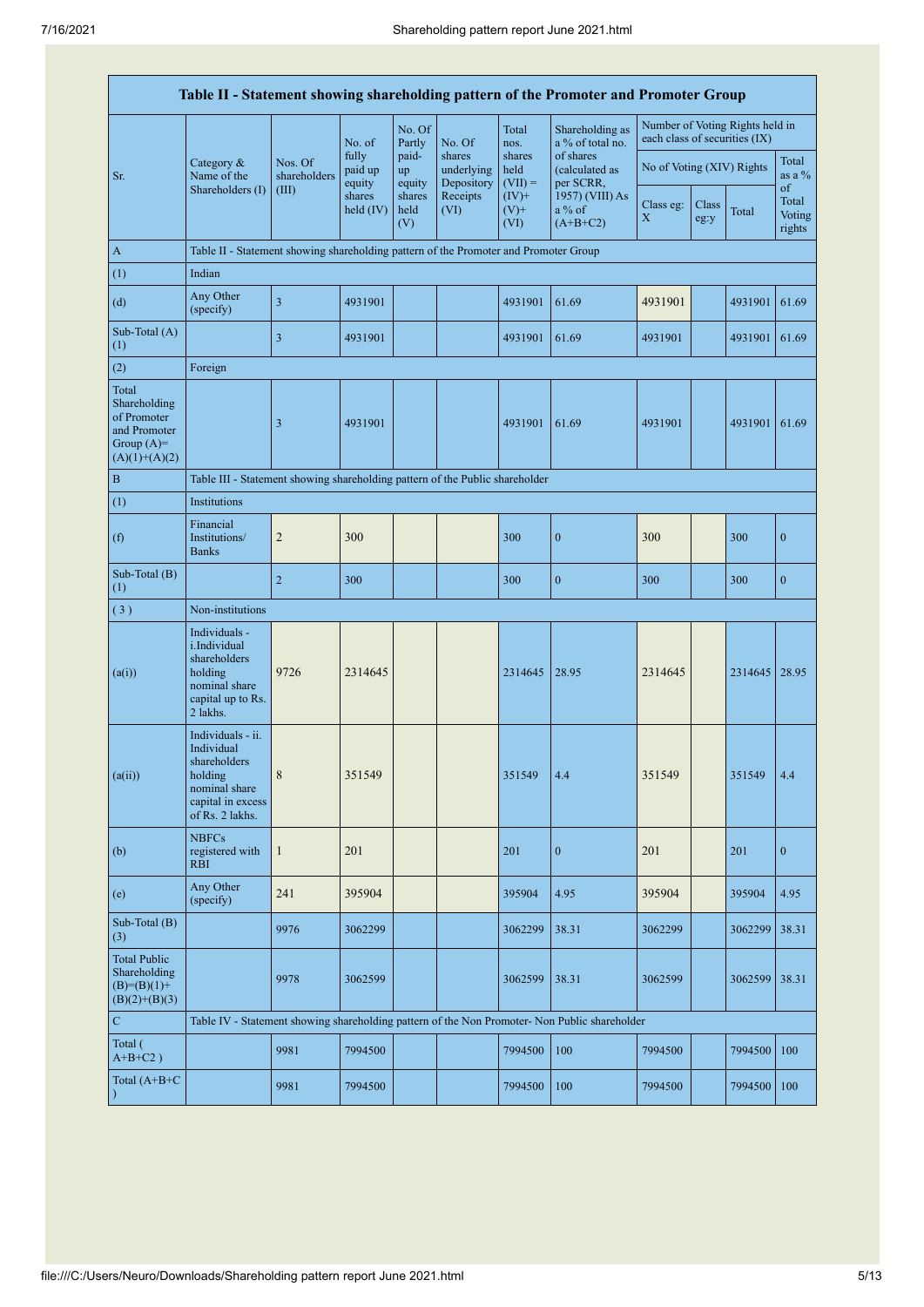| Table II - Statement showing shareholding pattern of the Promoter and Promoter Group    |                                                                             |                                                                                                                            |                                            |                                                                                                                        |  |                                                         |                                                                  |                                       |                                         |  |
|-----------------------------------------------------------------------------------------|-----------------------------------------------------------------------------|----------------------------------------------------------------------------------------------------------------------------|--------------------------------------------|------------------------------------------------------------------------------------------------------------------------|--|---------------------------------------------------------|------------------------------------------------------------------|---------------------------------------|-----------------------------------------|--|
|                                                                                         | No. Of<br><b>Shares</b><br>Underlying                                       | No. of<br><b>Shares</b>                                                                                                    | No. Of Shares<br>Underlying<br>Outstanding | Shareholding, as a %<br>assuming full<br>conversion of                                                                 |  | Number of<br>Locked in<br>shares (XII)                  | Number of Shares<br>pledged or<br>otherwise<br>encumbered (XIII) |                                       | Number of<br>equity shares              |  |
| Sr.                                                                                     | Outstanding<br>convertible<br>securities<br>(X)                             | Underlying<br>convertible<br>Outstanding<br>securities and<br><b>Warrants</b><br>No. Of<br>Warrants (Xi)<br>$(X_i)$<br>(a) |                                            | convertible securities (<br>as a percentage of<br>diluted share capital)<br>$(XI) = (VII)+(X) As a$<br>% of $(A+B+C2)$ |  | As a<br>$%$ of<br>total<br><b>Shares</b><br>held<br>(b) | No.<br>(a)                                                       | As a % of total<br>Shares held<br>(b) | held in<br>dematerialized<br>form (XIV) |  |
| $\mathbf{A}$                                                                            |                                                                             |                                                                                                                            |                                            | Table II - Statement showing shareholding pattern of the Promoter and Promoter Group                                   |  |                                                         |                                                                  |                                       |                                         |  |
| (1)                                                                                     | Indian                                                                      |                                                                                                                            |                                            |                                                                                                                        |  |                                                         |                                                                  |                                       |                                         |  |
| (d)                                                                                     |                                                                             |                                                                                                                            |                                            | 61.69                                                                                                                  |  |                                                         |                                                                  |                                       | 4931896                                 |  |
| Sub-Total (A)<br>(1)                                                                    |                                                                             |                                                                                                                            |                                            | 61.69                                                                                                                  |  |                                                         |                                                                  |                                       | 4931896                                 |  |
| (2)                                                                                     | Foreign                                                                     |                                                                                                                            |                                            |                                                                                                                        |  |                                                         |                                                                  |                                       |                                         |  |
| Total<br>Shareholding<br>of Promoter<br>and Promoter<br>Group $(A)=$<br>$(A)(1)+(A)(2)$ |                                                                             |                                                                                                                            |                                            | 61.69                                                                                                                  |  |                                                         |                                                                  |                                       | 4931896                                 |  |
| $\, {\bf B}$                                                                            |                                                                             | Table III - Statement showing shareholding pattern of the Public shareholder                                               |                                            |                                                                                                                        |  |                                                         |                                                                  |                                       |                                         |  |
| (1)                                                                                     | Institutions                                                                |                                                                                                                            |                                            |                                                                                                                        |  |                                                         |                                                                  |                                       |                                         |  |
| (f)                                                                                     |                                                                             |                                                                                                                            |                                            | $\boldsymbol{0}$                                                                                                       |  |                                                         |                                                                  |                                       | 200                                     |  |
| Sub-Total (B)<br>(1)                                                                    |                                                                             |                                                                                                                            |                                            | $\boldsymbol{0}$                                                                                                       |  |                                                         |                                                                  |                                       | 200                                     |  |
| (3)                                                                                     | Non-institutions                                                            |                                                                                                                            |                                            |                                                                                                                        |  |                                                         |                                                                  |                                       |                                         |  |
| (a(i))                                                                                  |                                                                             |                                                                                                                            |                                            | 28.95                                                                                                                  |  |                                                         |                                                                  |                                       | 2143101                                 |  |
| (a(ii))                                                                                 |                                                                             |                                                                                                                            |                                            | 4.4                                                                                                                    |  |                                                         |                                                                  |                                       | 350245                                  |  |
| (b)                                                                                     |                                                                             |                                                                                                                            |                                            | $\overline{0}$                                                                                                         |  |                                                         |                                                                  |                                       | 201                                     |  |
| (e)                                                                                     |                                                                             |                                                                                                                            |                                            | 4.95                                                                                                                   |  |                                                         |                                                                  |                                       | 391986                                  |  |
| Sub-Total (B)<br>(3)                                                                    |                                                                             |                                                                                                                            |                                            | 38.31                                                                                                                  |  |                                                         |                                                                  |                                       | 2885533                                 |  |
| <b>Total Public</b><br>Shareholding<br>$(B)= (B)(1) +$<br>$(B)(2)+(B)(3)$               |                                                                             |                                                                                                                            |                                            | 38.31                                                                                                                  |  |                                                         |                                                                  |                                       | 2885733                                 |  |
| ${\bf C}$                                                                               |                                                                             |                                                                                                                            |                                            | Table IV - Statement showing shareholding pattern of the Non Promoter- Non Public shareholder                          |  |                                                         |                                                                  |                                       |                                         |  |
| Total (<br>$A+B+C2$ )                                                                   |                                                                             |                                                                                                                            |                                            | 100                                                                                                                    |  |                                                         |                                                                  |                                       | 7817629                                 |  |
| Total<br>$(A+B+C)$                                                                      |                                                                             |                                                                                                                            |                                            | 100                                                                                                                    |  |                                                         |                                                                  |                                       | 7817629                                 |  |
|                                                                                         | Textual<br>Disclosure of notes on shareholding pattern<br>Information $(1)$ |                                                                                                                            |                                            |                                                                                                                        |  |                                                         |                                                                  |                                       |                                         |  |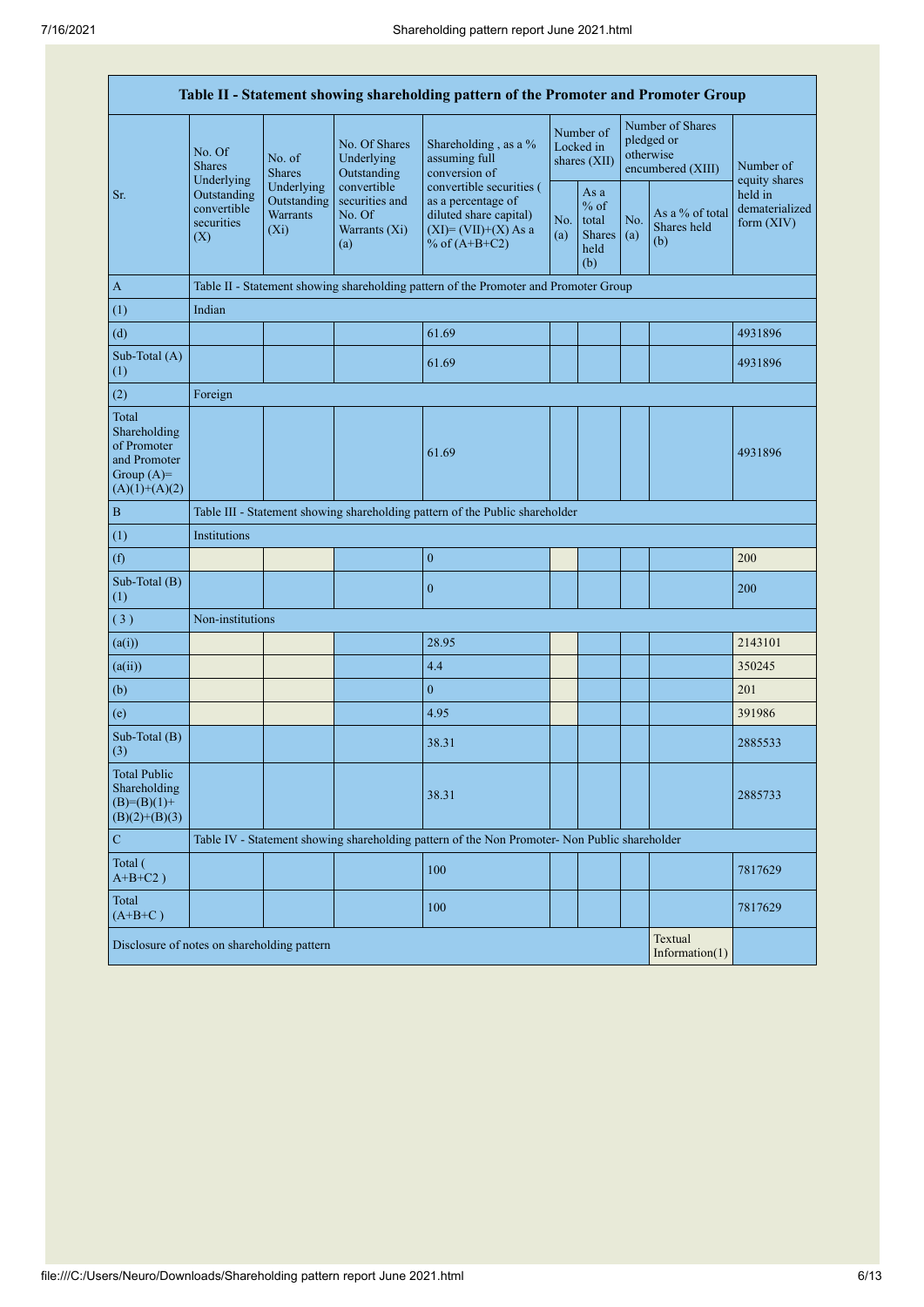| <b>Text Block</b>     |                                                                                                                                                                                                                                                                                                                                                                                                                                                                                                                                                                                                                                                                                                                                                                                                                                                                            |  |  |  |  |  |  |
|-----------------------|----------------------------------------------------------------------------------------------------------------------------------------------------------------------------------------------------------------------------------------------------------------------------------------------------------------------------------------------------------------------------------------------------------------------------------------------------------------------------------------------------------------------------------------------------------------------------------------------------------------------------------------------------------------------------------------------------------------------------------------------------------------------------------------------------------------------------------------------------------------------------|--|--|--|--|--|--|
| Textual Information() | 1) The voting rights with respect to 1,12,678 shares transferred to Investor Education and Protection<br>Fund Authority are currently freezed as per Rule 6 of IEPF (Accounting, Audit, Transfer and Refund)<br>Amendment Rules, 2017. 2) The number of shareholders as shown in this statement represent aggregate<br>number of demat account and registered folios (in respect of shares held in dematerialised form and<br>physical form, respectively). However, the total number of shareholders of Company as on 30 June 2021<br>is 12,179 but in the shareholding statement the number of shareholders are shown as 9981 due to<br>consolidation on PAN basis. 3) The aggregate promoter holding is 49, 31, 901 inclusive of 36, 26, 638<br>shares of Russell Credit Limited. However, as per the records of Russell Credit Limited, they hold<br>36,26,633 shares. |  |  |  |  |  |  |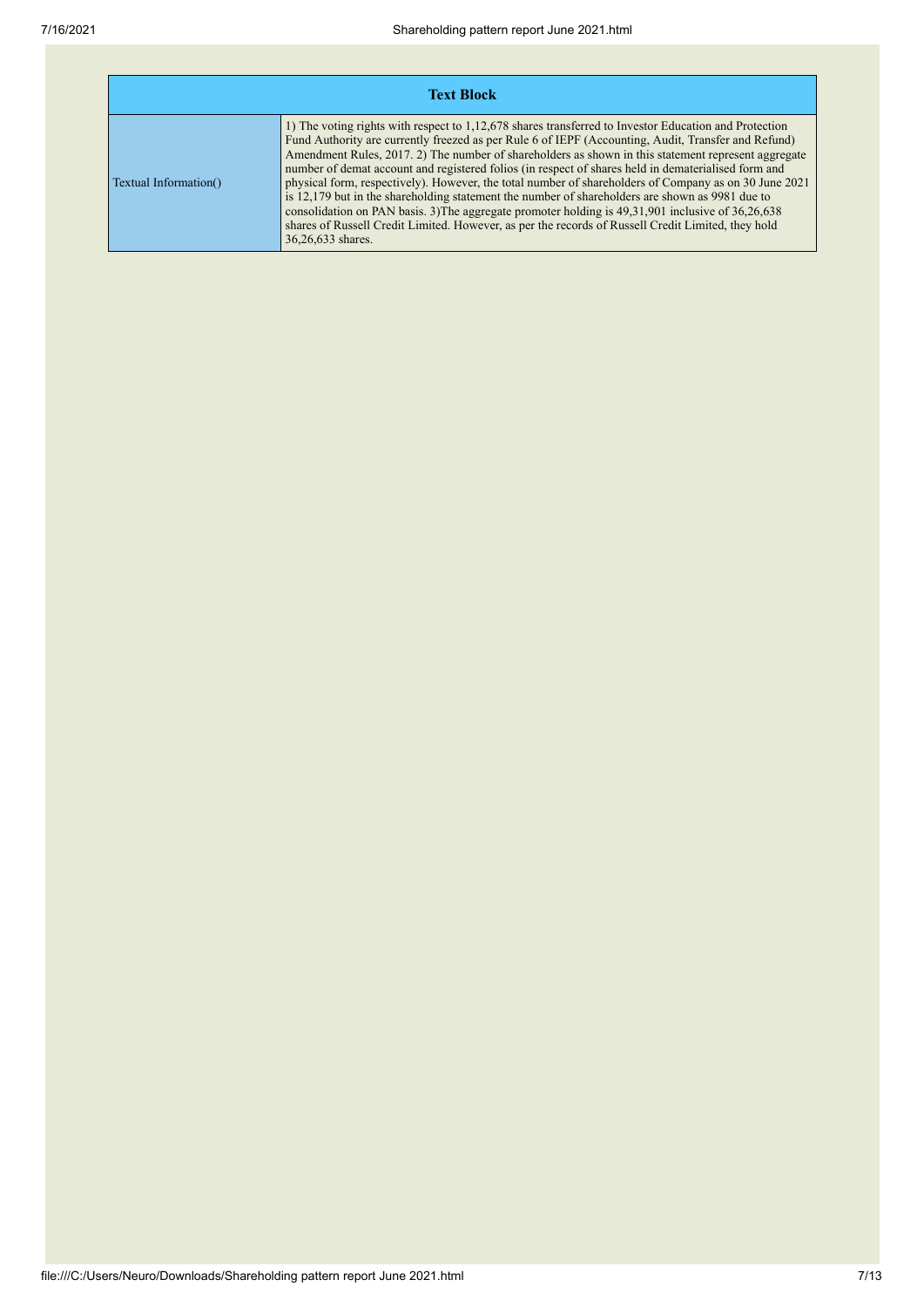| Any Other (specify)                                                                                                                                                                     |                         |                                                               |                             |                       |  |  |  |  |  |  |
|-----------------------------------------------------------------------------------------------------------------------------------------------------------------------------------------|-------------------------|---------------------------------------------------------------|-----------------------------|-----------------------|--|--|--|--|--|--|
| Searial No.                                                                                                                                                                             | $\mathbf{1}$            | $\overline{2}$                                                | $\mathfrak{Z}$              |                       |  |  |  |  |  |  |
| Category                                                                                                                                                                                | <b>Bodies Corporate</b> | <b>Bodies Corporate</b>                                       | <b>Bodies Corporate</b>     | Click here to go back |  |  |  |  |  |  |
| Name of the<br>Shareholders (I)                                                                                                                                                         | <b>ITC LIMITED</b>      | RUSSELL CREDIT LIMITED                                        | RUSSELL INVESTMENTS LIMITED |                       |  |  |  |  |  |  |
| PAN(II)                                                                                                                                                                                 | AAACI5950L              | AABCR3494H                                                    | AABCR4631C                  | Total                 |  |  |  |  |  |  |
| No. of the<br>Shareholders (I)                                                                                                                                                          | $\mathbf{1}$            | $\mathbf{1}$                                                  | $\mathbf{1}$                | $\mathfrak{Z}$        |  |  |  |  |  |  |
| No. of fully paid<br>up equity shares<br>held (IV)                                                                                                                                      | 287600                  | 3626638                                                       | 1017663                     | 4931901               |  |  |  |  |  |  |
| No. Of Partly paid-<br>up equity shares<br>held (V)                                                                                                                                     |                         |                                                               |                             |                       |  |  |  |  |  |  |
| No. Of shares<br>underlying<br>Depository<br>Receipts (VI)                                                                                                                              |                         |                                                               |                             |                       |  |  |  |  |  |  |
| Total nos. shares<br>held $(VII) = (IV) +$<br>$(V)$ + $(VI)$                                                                                                                            | 287600                  | 3626638                                                       | 1017663                     | 4931901               |  |  |  |  |  |  |
| Shareholding as a<br>% of total no. of<br>shares (calculated<br>as per SCRR,<br>1957) (VIII) As a<br>% of $(A+B+C2)$                                                                    | 3.6                     | 45.36                                                         | 12.73                       | 61.69                 |  |  |  |  |  |  |
|                                                                                                                                                                                         |                         | Number of Voting Rights held in each class of securities (IX) |                             |                       |  |  |  |  |  |  |
| Class eg: X                                                                                                                                                                             | 287600                  | 3626638                                                       | 1017663                     | 4931901               |  |  |  |  |  |  |
| Class eg:y                                                                                                                                                                              |                         |                                                               |                             |                       |  |  |  |  |  |  |
| Total                                                                                                                                                                                   | 287600                  | 3626638                                                       | 1017663                     | 4931901               |  |  |  |  |  |  |
| Total as a % of<br><b>Total Voting rights</b>                                                                                                                                           | 3.6                     | 45.36                                                         | 12.73                       | 61.69                 |  |  |  |  |  |  |
| No. Of Shares<br>Underlying<br>Outstanding<br>convertible<br>securities $(X)$                                                                                                           |                         |                                                               |                             |                       |  |  |  |  |  |  |
| No. of Shares<br>Underlying<br>Outstanding<br>Warrants (Xi)                                                                                                                             |                         |                                                               |                             |                       |  |  |  |  |  |  |
| No. Of Shares<br>Underlying<br>Outstanding<br>convertible<br>securities and No.<br>Of Warrants (Xi)<br>(a)                                                                              |                         |                                                               |                             |                       |  |  |  |  |  |  |
| Shareholding, as a<br>% assuming full<br>conversion of<br>convertible<br>securities (as a<br>percentage of<br>diluted share<br>capital) $(XI)$ =<br>$(VII)+(X)$ As a %<br>of $(A+B+C2)$ | 3.6                     | 45.36                                                         | 12.73                       | 61.69                 |  |  |  |  |  |  |
| Number of Locked in shares (XII)                                                                                                                                                        |                         |                                                               |                             |                       |  |  |  |  |  |  |
| No. (a)                                                                                                                                                                                 |                         |                                                               |                             |                       |  |  |  |  |  |  |
| As a % of total<br>Shares held (b)                                                                                                                                                      |                         |                                                               |                             |                       |  |  |  |  |  |  |
|                                                                                                                                                                                         |                         | Number of Shares pledged or otherwise encumbered (XIII)       |                             |                       |  |  |  |  |  |  |
| No. (a)                                                                                                                                                                                 |                         |                                                               |                             |                       |  |  |  |  |  |  |
| As a % of total<br>Shares held (b)                                                                                                                                                      |                         |                                                               |                             |                       |  |  |  |  |  |  |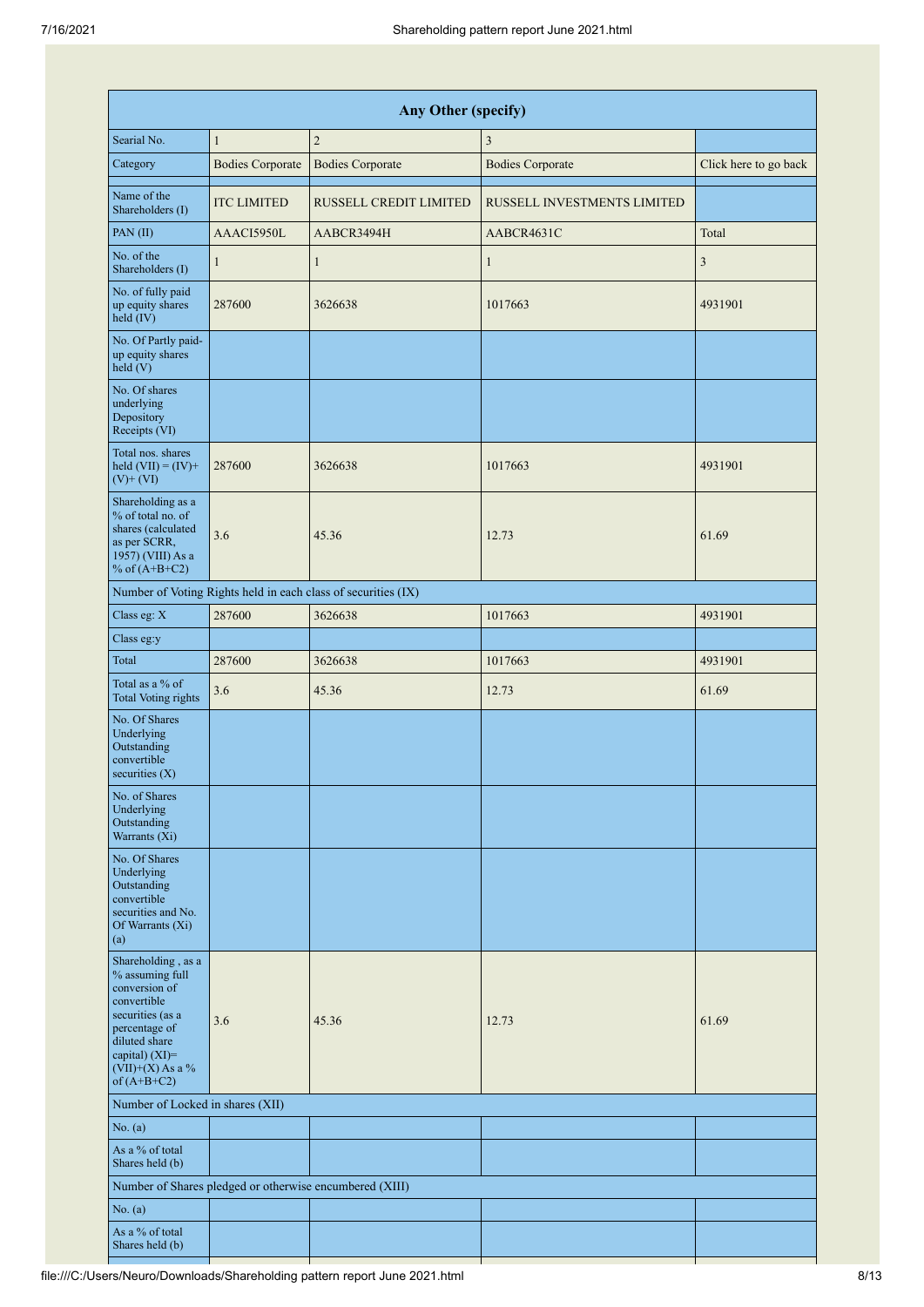## 7/16/2021 Shareholding pattern report June 2021.html

| Number of equity<br>shares held in<br>dematerialized<br>form $(XIV)$ | 287600   | 3626633  | 1017663  | 4931896 |  |  |  |  |  |
|----------------------------------------------------------------------|----------|----------|----------|---------|--|--|--|--|--|
| Reason for not providing PAN                                         |          |          |          |         |  |  |  |  |  |
| Reason for not<br>providing PAN                                      |          |          |          |         |  |  |  |  |  |
| Shareholder type                                                     | Promoter | Promoter | Promoter |         |  |  |  |  |  |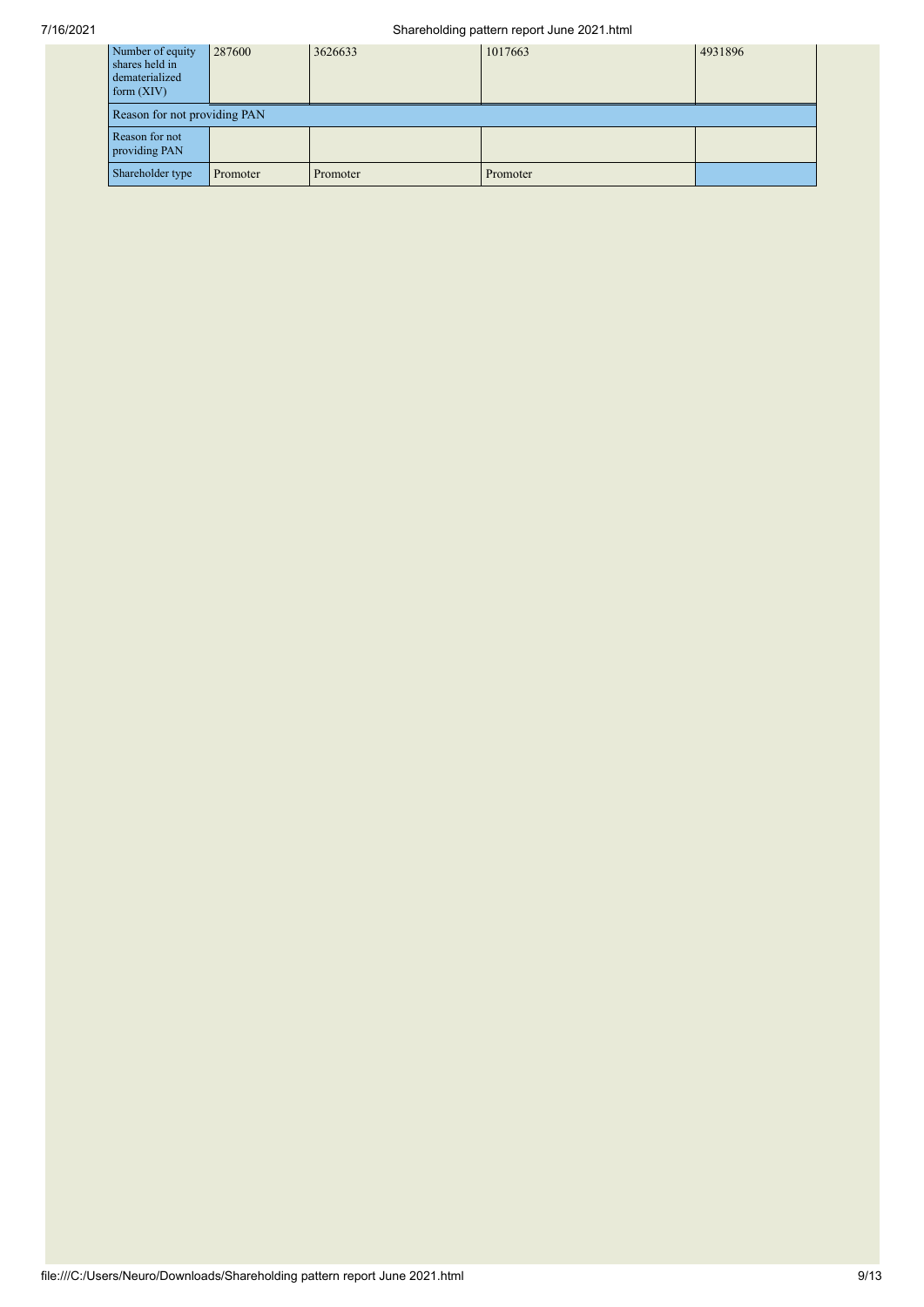| Individuals - ii. Individual shareholders holding nominal share capital in excess of Rs. 2 lakhs.                                                                                       |                                                               |                       |  |  |  |  |  |  |  |
|-----------------------------------------------------------------------------------------------------------------------------------------------------------------------------------------|---------------------------------------------------------------|-----------------------|--|--|--|--|--|--|--|
| Searial No.                                                                                                                                                                             | $\mathbf{1}$                                                  |                       |  |  |  |  |  |  |  |
| Name of the<br>Shareholders (I)                                                                                                                                                         | JIGNESH MADHUKANT MEHTA                                       | Click here to go back |  |  |  |  |  |  |  |
| PAN(II)                                                                                                                                                                                 | ACRPM4513H                                                    | Total                 |  |  |  |  |  |  |  |
| No. of fully paid<br>up equity shares<br>held $(IV)$                                                                                                                                    | 88441                                                         | 88441                 |  |  |  |  |  |  |  |
| No. Of Partly paid-<br>up equity shares<br>held(V)                                                                                                                                      |                                                               |                       |  |  |  |  |  |  |  |
| No. Of shares<br>underlying<br>Depository<br>Receipts (VI)                                                                                                                              |                                                               |                       |  |  |  |  |  |  |  |
| Total nos. shares<br>held $(VII) = (IV) +$<br>$(V)$ + $(VI)$                                                                                                                            | 88441                                                         | 88441                 |  |  |  |  |  |  |  |
| Shareholding as a<br>% of total no. of<br>shares (calculated<br>as per SCRR,<br>1957) (VIII) As a<br>% of $(A+B+C2)$                                                                    | 1.11                                                          | 1.11                  |  |  |  |  |  |  |  |
|                                                                                                                                                                                         | Number of Voting Rights held in each class of securities (IX) |                       |  |  |  |  |  |  |  |
| Class eg: X                                                                                                                                                                             | 88441                                                         | 88441                 |  |  |  |  |  |  |  |
| Class eg:y                                                                                                                                                                              |                                                               |                       |  |  |  |  |  |  |  |
| Total                                                                                                                                                                                   | 88441                                                         | 88441                 |  |  |  |  |  |  |  |
| Total as a % of<br><b>Total Voting rights</b>                                                                                                                                           | 1.11                                                          | 1.11                  |  |  |  |  |  |  |  |
| No. Of Shares<br>Underlying<br>Outstanding<br>convertible<br>securities (X)                                                                                                             |                                                               |                       |  |  |  |  |  |  |  |
| No. of Shares<br>Underlying<br>Outstanding<br>Warrants (Xi)                                                                                                                             |                                                               |                       |  |  |  |  |  |  |  |
| No. Of Shares<br>Underlying<br>Outstanding<br>convertible<br>securities and No.<br>Of Warrants (Xi)<br>(a)                                                                              |                                                               |                       |  |  |  |  |  |  |  |
| Shareholding, as a<br>% assuming full<br>conversion of<br>convertible<br>securities (as a<br>percentage of<br>diluted share<br>capital) $(XI)$ =<br>$(VII)+(X)$ As a %<br>of $(A+B+C2)$ | 1.11                                                          | 1.11                  |  |  |  |  |  |  |  |
| Number of Locked in shares (XII)                                                                                                                                                        |                                                               |                       |  |  |  |  |  |  |  |
| No. (a)                                                                                                                                                                                 |                                                               |                       |  |  |  |  |  |  |  |
| As a % of total<br>Shares held (b)                                                                                                                                                      |                                                               |                       |  |  |  |  |  |  |  |
| Number of equity<br>shares held in<br>dematerialized<br>form $(XIV)$                                                                                                                    | 88441                                                         | 88441                 |  |  |  |  |  |  |  |
| Reason for not providing PAN                                                                                                                                                            |                                                               |                       |  |  |  |  |  |  |  |
| Reason for not<br>providing PAN                                                                                                                                                         |                                                               |                       |  |  |  |  |  |  |  |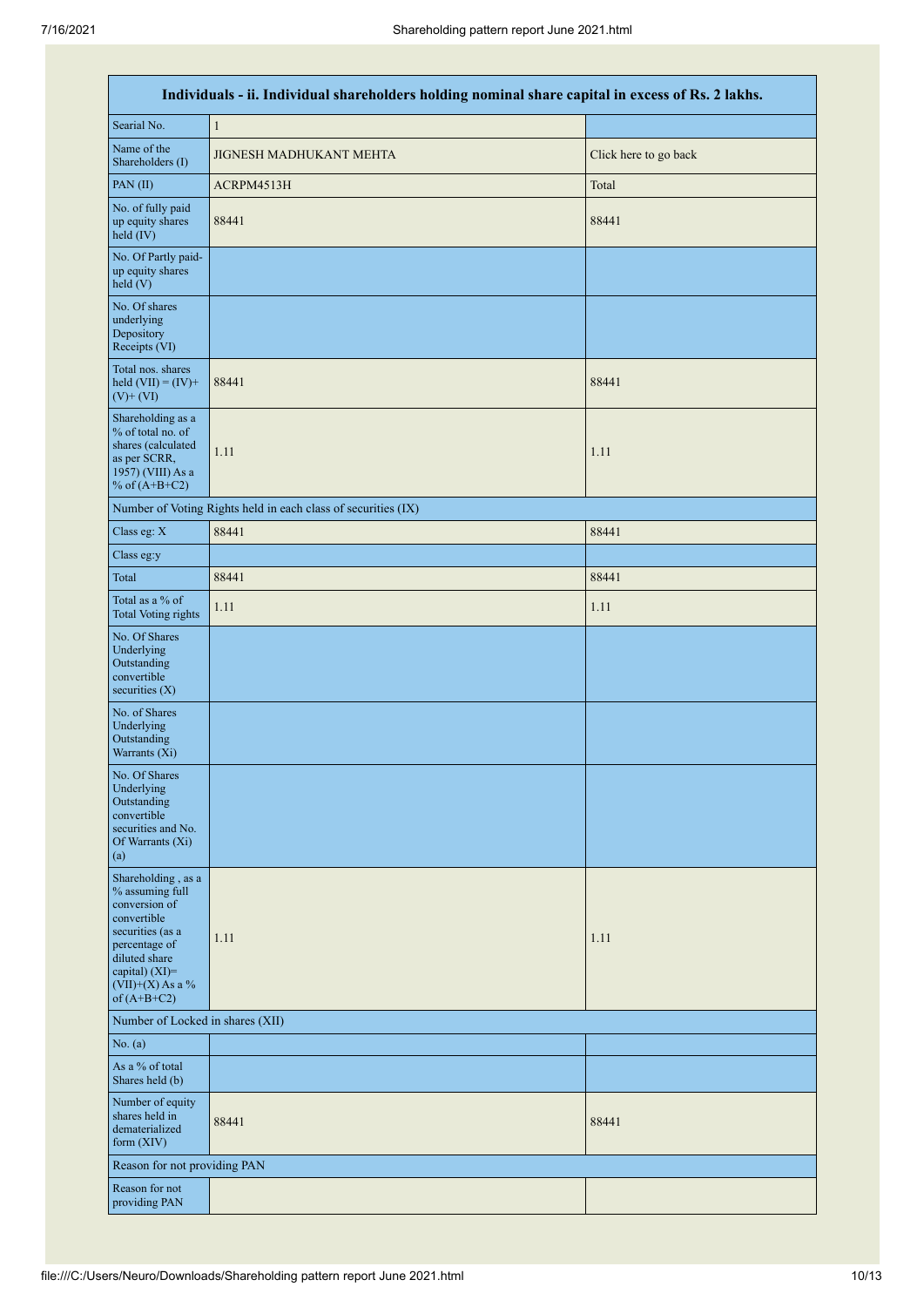|                                                                                                                                                                                         | Any Other (specify)                                           |                           |                  |                |                       |  |  |  |  |  |
|-----------------------------------------------------------------------------------------------------------------------------------------------------------------------------------------|---------------------------------------------------------------|---------------------------|------------------|----------------|-----------------------|--|--|--|--|--|
| Searial No.                                                                                                                                                                             | 1                                                             | $\overline{c}$            | 3                | $\overline{4}$ |                       |  |  |  |  |  |
| Category                                                                                                                                                                                | <b>Bodies Corporate</b>                                       | Non-Resident Indian (NRI) | <b>Trusts</b>    | <b>IEPF</b>    |                       |  |  |  |  |  |
| Category / More<br>than 1 percentage                                                                                                                                                    | Category                                                      | Category                  | Category         | Category       |                       |  |  |  |  |  |
| Name of the<br>Shareholders (I)                                                                                                                                                         |                                                               |                           |                  |                | Click here to go back |  |  |  |  |  |
| PAN(II)                                                                                                                                                                                 |                                                               |                           |                  |                | Total                 |  |  |  |  |  |
| No. of the<br>Shareholders (I)                                                                                                                                                          | 132                                                           | 106                       | $\mathbf{2}$     | $\mathbf{1}$   | 241                   |  |  |  |  |  |
| No. of fully paid<br>up equity shares<br>held (IV)                                                                                                                                      | 249695                                                        | 33381                     | 150              | 112678         | 395904                |  |  |  |  |  |
| No. Of Partly paid-<br>up equity shares<br>held(V)                                                                                                                                      |                                                               |                           |                  |                |                       |  |  |  |  |  |
| No. Of shares<br>underlying<br>Depository<br>Receipts (VI)                                                                                                                              |                                                               |                           |                  |                |                       |  |  |  |  |  |
| Total nos. shares<br>held $(VII) = (IV) +$<br>$(V)$ + $(VI)$                                                                                                                            | 249695                                                        | 33381                     | 150              | 112678         | 395904                |  |  |  |  |  |
| Shareholding as a<br>% of total no. of<br>shares (calculated<br>as per SCRR,<br>1957) (VIII) As a<br>% of $(A+B+C2)$                                                                    | 3.12                                                          | 0.42                      | $\boldsymbol{0}$ | 1.41           | 4.95                  |  |  |  |  |  |
|                                                                                                                                                                                         | Number of Voting Rights held in each class of securities (IX) |                           |                  |                |                       |  |  |  |  |  |
| Class eg: X                                                                                                                                                                             | 249695                                                        | 33381                     | 150              | 112678         | 395904                |  |  |  |  |  |
| Class eg:y                                                                                                                                                                              |                                                               |                           |                  |                |                       |  |  |  |  |  |
| Total                                                                                                                                                                                   | 249695                                                        | 33381                     | 150              | 112678         | 395904                |  |  |  |  |  |
| Total as a % of<br><b>Total Voting rights</b>                                                                                                                                           | 3.12                                                          | 0.42                      | $\boldsymbol{0}$ | 1.41           | 4.95                  |  |  |  |  |  |
| No. Of Shares<br>Underlying<br>Outstanding<br>convertible<br>securities $(X)$                                                                                                           |                                                               |                           |                  |                |                       |  |  |  |  |  |
| No. of Shares<br>Underlying<br>Outstanding<br>Warrants $(X_i)$                                                                                                                          |                                                               |                           |                  |                |                       |  |  |  |  |  |
| No. Of Shares<br>Underlying<br>Outstanding<br>convertible<br>securities and No.<br>Of Warrants (Xi)<br>(a)                                                                              |                                                               |                           |                  |                |                       |  |  |  |  |  |
| Shareholding, as a<br>% assuming full<br>conversion of<br>convertible<br>securities (as a<br>percentage of<br>diluted share<br>capital) $(XI)$ =<br>$(VII)+(X)$ As a %<br>of $(A+B+C2)$ | 3.12                                                          | 0.42                      | $\boldsymbol{0}$ | 1.41           | 4.95                  |  |  |  |  |  |
| Number of Locked in shares (XII)                                                                                                                                                        |                                                               |                           |                  |                |                       |  |  |  |  |  |
| No. (a)                                                                                                                                                                                 |                                                               |                           |                  |                |                       |  |  |  |  |  |
| As a % of total<br>Shares held (b)                                                                                                                                                      |                                                               |                           |                  |                |                       |  |  |  |  |  |
| Number of equity<br>shares held in<br>dematerialized<br>form $(XIV)$                                                                                                                    | 246787                                                        | 32371                     | 150              | 112678         | 391986                |  |  |  |  |  |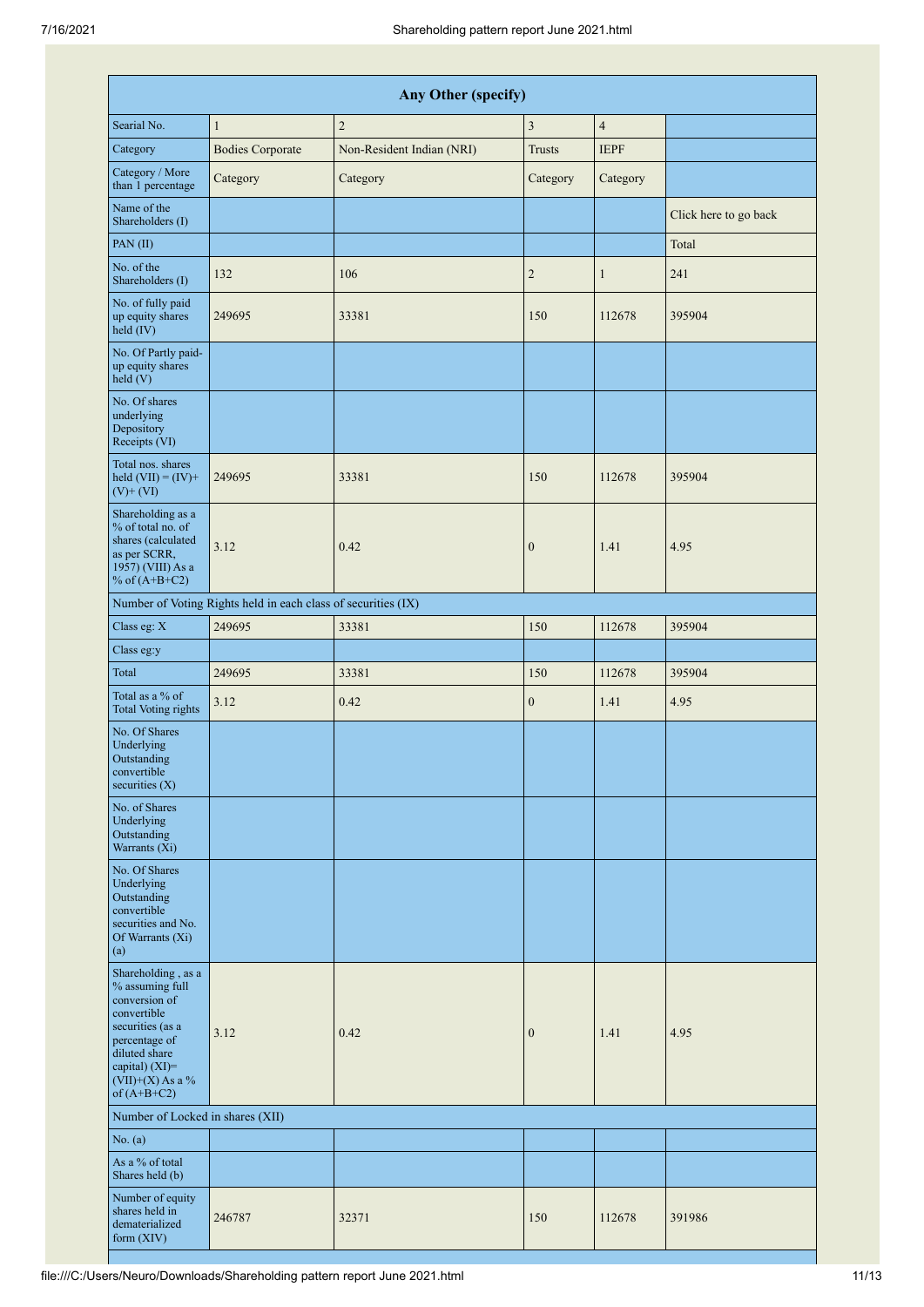| Reason for not providing PAN    |  |  |  |  |  |  |  |
|---------------------------------|--|--|--|--|--|--|--|
| Reason for not<br>providing PAN |  |  |  |  |  |  |  |